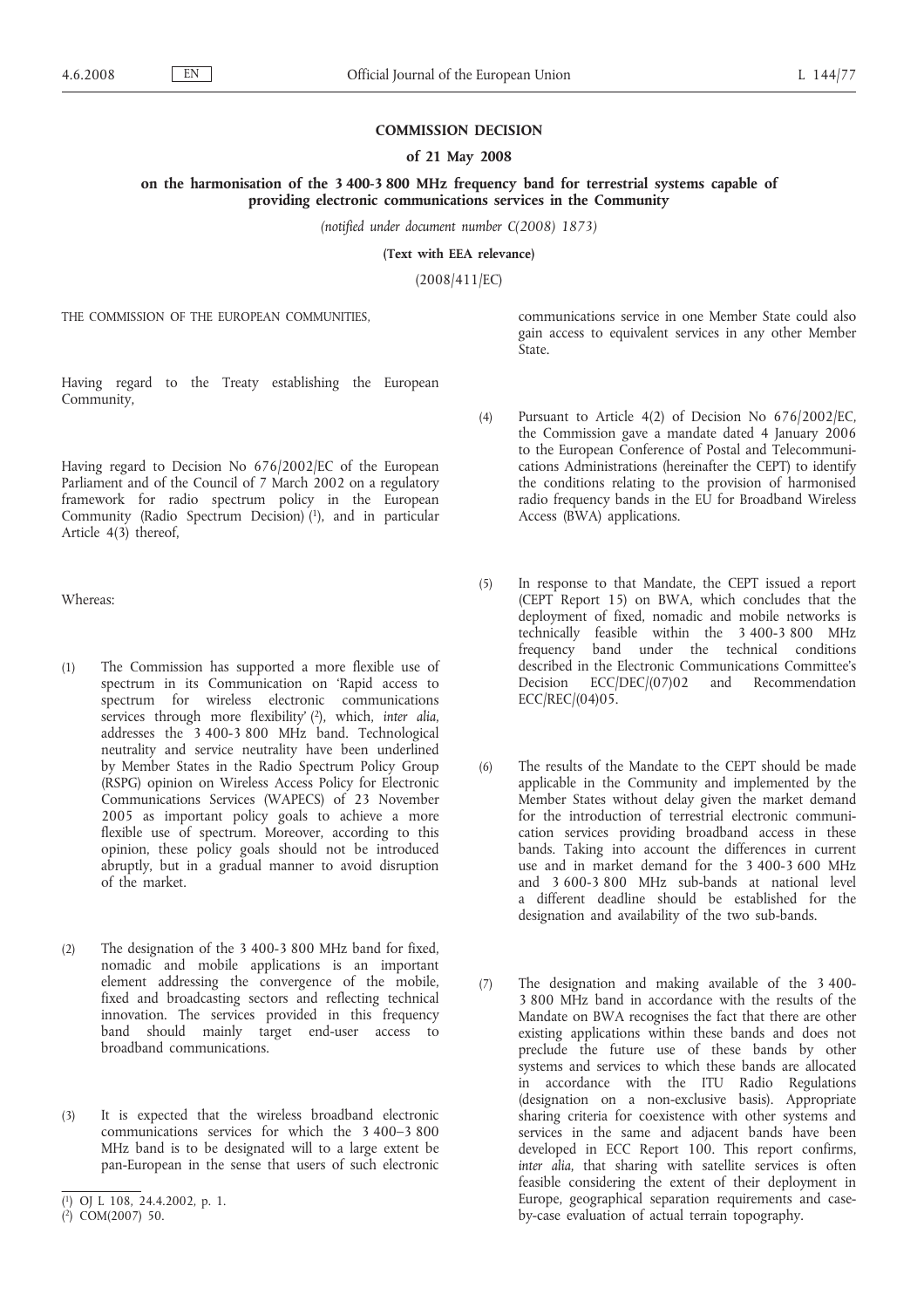- (8) Block Edge Masks (BEM) are technical parameters that apply to the entire block of spectrum of a specific user, irrespective of the number of channels occupied by the user's chosen technology. These masks are intended to form part of the authorisation regime for spectrum usage. They cover both emissions within the block of spectrum (i.e. in-block power) as well as emissions outside the block (i.e. out-of-block emission). They are regulatory requirements aimed at managing the risk of harmful interference between neighbouring networks and are without prejudice to limits set in equipment standards under Directive 1999/5/EC of the European Parliament and of the Council of 9 March 1999 on radio equipment and telecommunications terminal equipment and the mutual recognition of their conformity  $(1)$  (the R&TTE Directive).
- (9) Harmonisation of technical conditions for the availability and efficient use of spectrum does not cover assignment, licensing procedures and timing, nor the decision whether to use competitive selection procedures for the assignment of radio frequencies, which will be organised by Member States in line with Community law.
- (10) Differences in the national legacy situations could result in competitive distortions. The existing regulatory framework gives Member States the tools to deal with these problems in a proportionate, non-discriminatory and objective manner, subject to Community law including Directive 2002/20/EC of the European Parliament and of the Council of 7 March 2002 on the authorisation of electronic communications networks and services (Authorisation Directive) (2) and Directive 2002/21/EC of the European Parliament and of the Council of 7 March 2002 on a common regulatory framework for electronic communications networks and services (Framework Directive) (3).
- (11) The use of the 3 400-3 800 MHz band by other existing applications in third countries can limit the introduction and use of this band by electronic communications networks in several Member States. Information on such limitations should be notified to the Commission pursuant to Articles 7 and 6(2) of Decision No 676/2002/EC and published in accordance with Article 5 of Decision No 676/2002/EC.
- (12) In order to ensure effective use of the 3 400-3 800 MHz band also in the longer term, administrations should continue with studies that may increase efficiency and innovative use, such as meshed network architectures. Such studies should be taken into account when considering a review of this Decision.

- ( 2) OJ L 108, 24.4.2002, p. 21.
- $(3)$ 3) OJ L 108, 24.4.2002, p. 33. Directive as amended by Regulation (EC) No 717/2007 (OJ L 171, 29.6.2007, p. 32).

(13) The measures provided for in this Decision are in accordance with the opinion of the Radio Spectrum Committee,

HAS ADOPTED THIS DECISION:

# *Article 1*

This Decision aims at harmonising, without prejudice to the protection and continued operation of other existing use in this band, the conditions for the availability and efficient use of the 3 400-3 800 MHz band for terrestrial systems capable of providing electronic communications services.

# *Article 2*

1. No later than six months after entry into force of this Decision Member States shall designate and make available, on a non-exclusive basis, the 3 400-3 600 MHz band for terrestrial electronic communications networks, in compliance with the parameters set out in the Annex to this Decision.

2. By 1 January 2012 Member States shall designate and subsequently make available, on a non-exclusive basis, the 3 600-3 800 MHz band for terrestrial electronic communications networks, in compliance with the parameters set out in the Annex to this Decision.

3. Member States shall ensure that networks referred to in paragraphs 1 and 2 give appropriate protection to systems in adjacent bands.

Member States shall not be bound to implement the obligations under this Decision in geographical areas where coordination with third countries requires a deviation from the parameters in the Annex to this Decision.

Member States shall make all practicable efforts to solve such deviations, which they shall notify to the Commission, including the affected geographical areas, and publish the relevant information pursuant to Decision No 676/2002/EC.

## *Article 3*

Member States shall allow the use of the 3 400-3 800 MHz band in accordance with Article 2 for fixed, nomadic and mobile electronic communications networks.

<sup>(</sup> 1) OJ L 91, 7.4.1999, p. 10. Directive as amended by Regulation (EC) No 1882/2003 (OJ L 284, 31.10.2003, p. 1).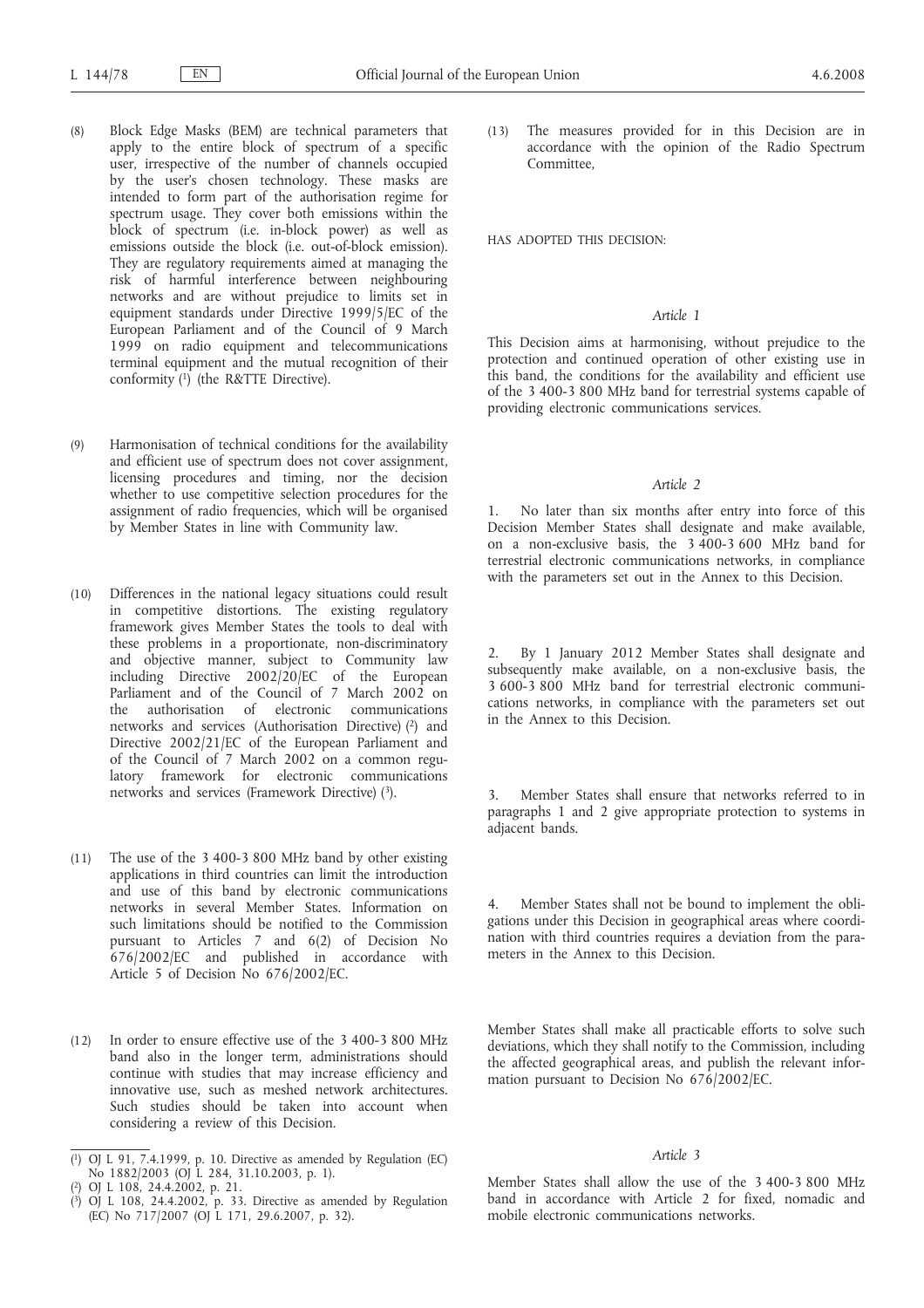# *Article 4*

Member States shall keep the use of the 3 400-3 800 MHz band under scrutiny and report their findings to the Commission to allow regular and timely review of the Decision.

*Article 5*

This Decision is addressed to the Member States.

Done at Brussels, 21 May 2008.

*For the Commission* Viviane REDING *Member of the Commission*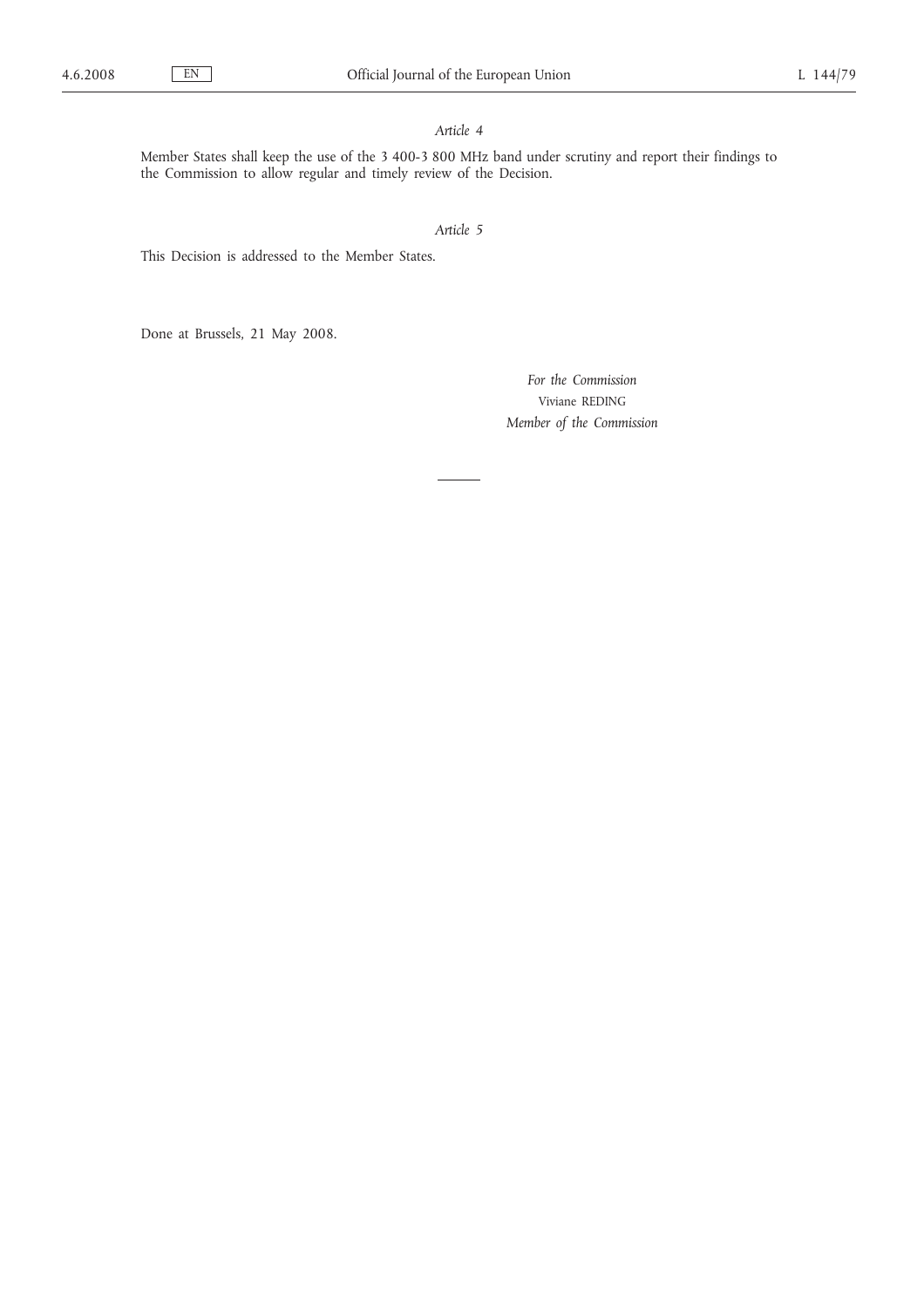## *ANNEX*

#### **PARAMETERS REFERRED TO IN ARTICLE 2**

The following technical parameters called block edge mask (BEM) are an essential component of conditions necessary to ensure coexistence in the absence of bilateral or multilateral agreements between neighbouring networks. Less stringent technical parameters, if agreed among the operators of such networks, can also be used. Equipment operating in this band may also make use of e.i.r.p. (1) limits other than those set out below provided that appropriate mitigation techniques are applied which comply with Directive 1999/5/EC and which offer at least an equivalent level of protection to that provided by these technical parameters (2).

#### A) LIMITS FOR IN-BLOCK EMISSIONS

## *Table 1*

#### **E.i.r.p. spectral density limits for fixed and nomadic deployments between 3 400 and 3 800 MHz**

| Station type                                            | Maximum e.i.r.p. spectral density<br>(dBm/MHz)<br>(including tolerances and automatic transmitter power control<br>(ATPC) range)                  |
|---------------------------------------------------------|---------------------------------------------------------------------------------------------------------------------------------------------------|
| Central station (and repeater station downlinks)        | $+ 53(1)$                                                                                                                                         |
| Terminal station outdoor (and repeater station uplinks) | $+50$                                                                                                                                             |
| Terminal station (indoor)                               | $+42$                                                                                                                                             |
|                                                         | (1) The central station e.i.r.p. spectral density value given in the table is considered suitable for conventional 90 degrees sectorial antennas. |

#### *Table 2*

#### **E.i.r.p. spectral density limits for mobile deployments between 3 400 and 3 800 MHz**

| Maximum e.i.r.p. spectral density<br>(dBm/MHz)<br>(Minimum ATPC range: 15 dB) |  |  |  |
|-------------------------------------------------------------------------------|--|--|--|
| $+ 53(1)$                                                                     |  |  |  |
| $+25$                                                                         |  |  |  |
|                                                                               |  |  |  |

( 1) The central station e.i.r.p. spectral density value given in the table is considered suitable for conventional 90 degrees sectorial antennas.

 $(1)$ 1) Equivalent isotropically radiated power.

 $\left( \frac{2}{3} \right)$ <sup>2</sup>) The generic technical conditions applicable to fixed and nomadic networks are described in Harmonised Standards EN 302 326-2 and EN 302 326-2 and EN 302 326-3, which also include definitions for a central station and equivalent to the term base station in the context of mobile cellular networks.